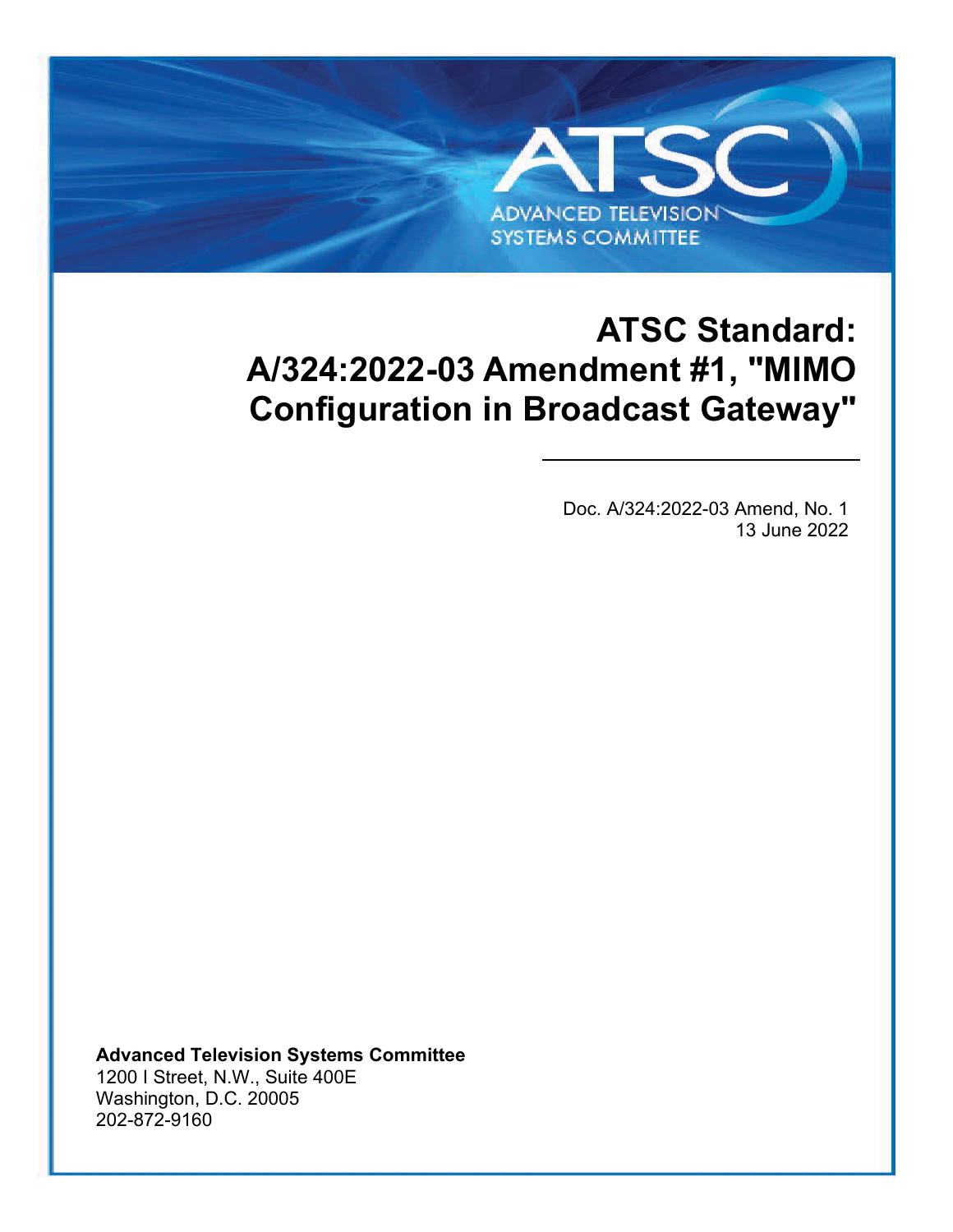The Advanced Television Systems Committee, Inc. is an international, non-profit organization developing voluntary standards and recommended practices for broadcast television and multimedia data distribution. ATSC member organizations represent the broadcast, professional equipment, motion picture, consumer electronics, computer, cable, satellite, and semiconductor industries. ATSC also develops implementation strategies and supports educational activities on ATSC standards. ATSC was formed in 1983 by the member organizations of the Joint Committee on Inter-society Coordination (JCIC): the Consumer Technology Association (CTA), the Institute of Electrical and Electronics Engineers (IEEE), the National Association of Broadcasters (NAB), the Internet & Television Association (NCTA), and the Society of Motion Picture and Television Engineers (SMPTE). For more information visit [www.atsc.org.](http://www.atsc.org/)

*Note*: The user's attention is called to the possibility that compliance with this standard may require use of an invention covered by patent rights. By publication of this standard, no position is taken with respect to the validity of this claim or of any patent rights in connection therewith. One or more patent holders have, however, filed a statement regarding the terms on which such patent holder(s) may be willing to grant a license under these rights to individuals or entities desiring to obtain such a license. Details may be obtained from the ATSC Secretary and the patent holder.

Implementers with feedback, comments, or potential bug reports relating to this document may contact ATSC at [https://www.atsc.org/feedback/.](https://www.atsc.org/feedback/)

#### **Revision History**

| Version                                | Date         |
|----------------------------------------|--------------|
| A/324:2022-03 Amendment No. 1 approved | 13 June 2022 |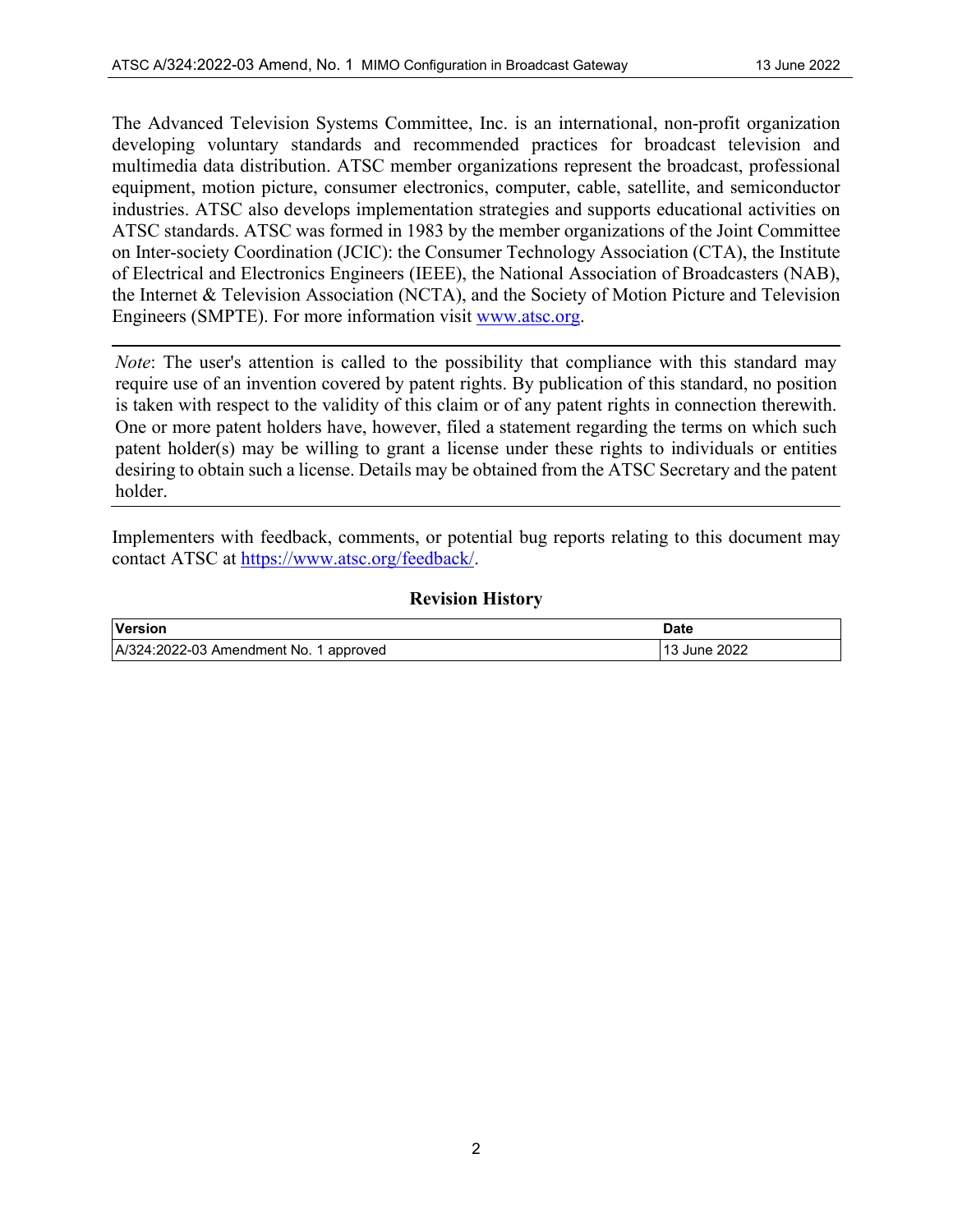### **ATSC Standard: A/324:2022-03 Amendment No. 1: [MIMO Configuration in Broadcast Gateway](#page-0-1)**

#### **1. OVERVIEW**

#### 1.1 Definition

An Amendment is generated to document an enhancement, an addition or a deletion of functionality to previously agreed technical provisions in an existing ATSC document. Amendments shall be published as attachments to the original ATSC document. Distribution by ATSC of existing documents shall include any approved Amendments.

#### 1.2 Scope

This document describes an Annex to A/324:2021 that provides a guideline for MIMO configurations from Broadcast Gateway. The guideline described in this amendment includes STLTP and L1 signaling instruction from Broadcast Gateway to conform with the existing MIMO specification defined in A/322:2021 Annex L.

#### 1.3 Rationale for Changes

The new Annex in this document is in response to the request from Broadcast Gateway and Exciter manufacturers who started implementing the MIMO option specified in A/322:2021 Annex L. A guideline and clear instruction on STLTP and L1 signaling from Broadcast Gateway is needed in order to fully conform with the existing MIMO specification in A/322:2021.

#### 1.4 Compatibility Considerations

The changes described in this document are backward-compatible relative to the currently published version of the standard to which this Amendment pertains.

#### **2. LIST OF CHANGES**

Change instructions are given below in *italics*. Unless otherwise noted, inserted text, tables, and drawings are shown in blue; deletions of existing text are shown in red strikeout. The text "[ref]" indicates that a cross reference to a cited referenced document should be inserted. Yellow highlighted references indicate the document editor should insert the appropriate internal document references.

#### 2.1 Change Instructions

*Add a new Annex F as follows:*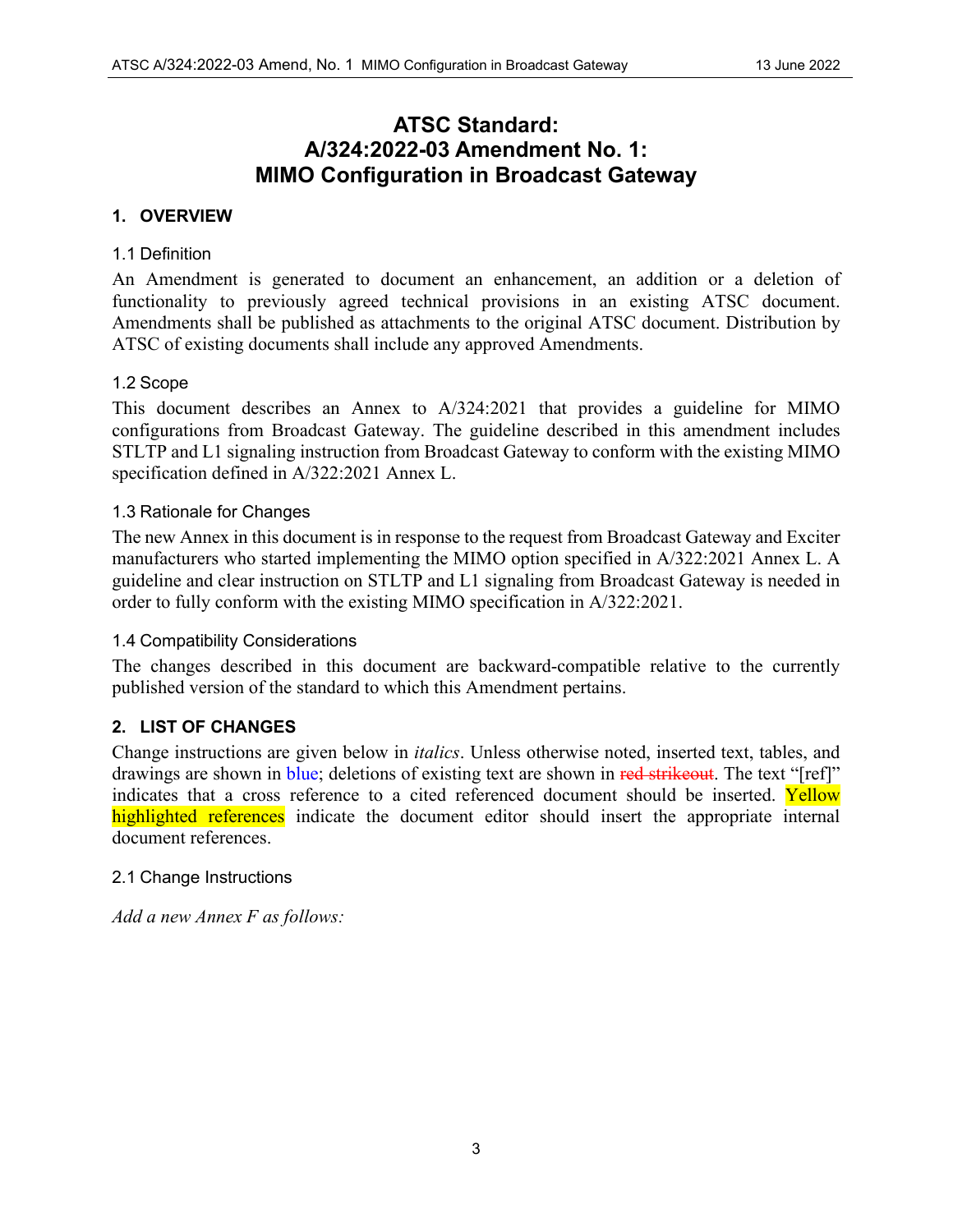## *Annex F* Preamble Data for MIMO Operation

When MIMO is used, as specified in Annex L of  $\overline{3}$ , a Broadcast Gateway generates a single STLTP Tunnel Data Stream that contains a single set of inner Tunneled Packet Streams intended for emission on a single channel (as opposed to the cases of Channel Bonding, in which two separate sets of Tunneled Packet Streams are sent to two functional exciters). In the current version of MIMO, two transmission chains are used after the generation of the bit-interleaved FEC Frames. Therefore, a Baseband Packet carried by a single STLTP Tunnel Data Stream is spread over the two transmission chains within a MIMO exciter, as depicted in Figure L.1.

For the parallel Framing & Interleaving stages that construct physical layer frames for transmitting antenna #1 (Tx1) and transmitting antenna #2 (Tx2), a Broadcast Gateway generates the same Preamble data and Timing & Management data for forming the signals to be emitted by Tx1 and Tx2. Since the data for a Baseband Packet is spread over two simultaneous physical layer frames emitted by Tx1 and Tx2, with equal amounts of data in each emission, care is required so that the Broadcast Gateway configures L1-Basic and L1-Detail parameters for the physical layer frames of only Tx1 or Tx2 but not both, rather than for the total of the input formatting data. (I.e., the values included in L1-Basic and L1-Detail will represent half of the total data transmitted within the combination of the two parallel physical layer frames.) For example, when MIMO is enabled (i.e., indicated via **L1B\_first\_sub\_mimo** and **L1D\_mimo**), **L1D\_plp\_size** configured by a Broadcast Gateway would indicate a PLP size contained in a physical layer frame of Tx1 (or Tx2) only, which represents half of the total input formatting data.